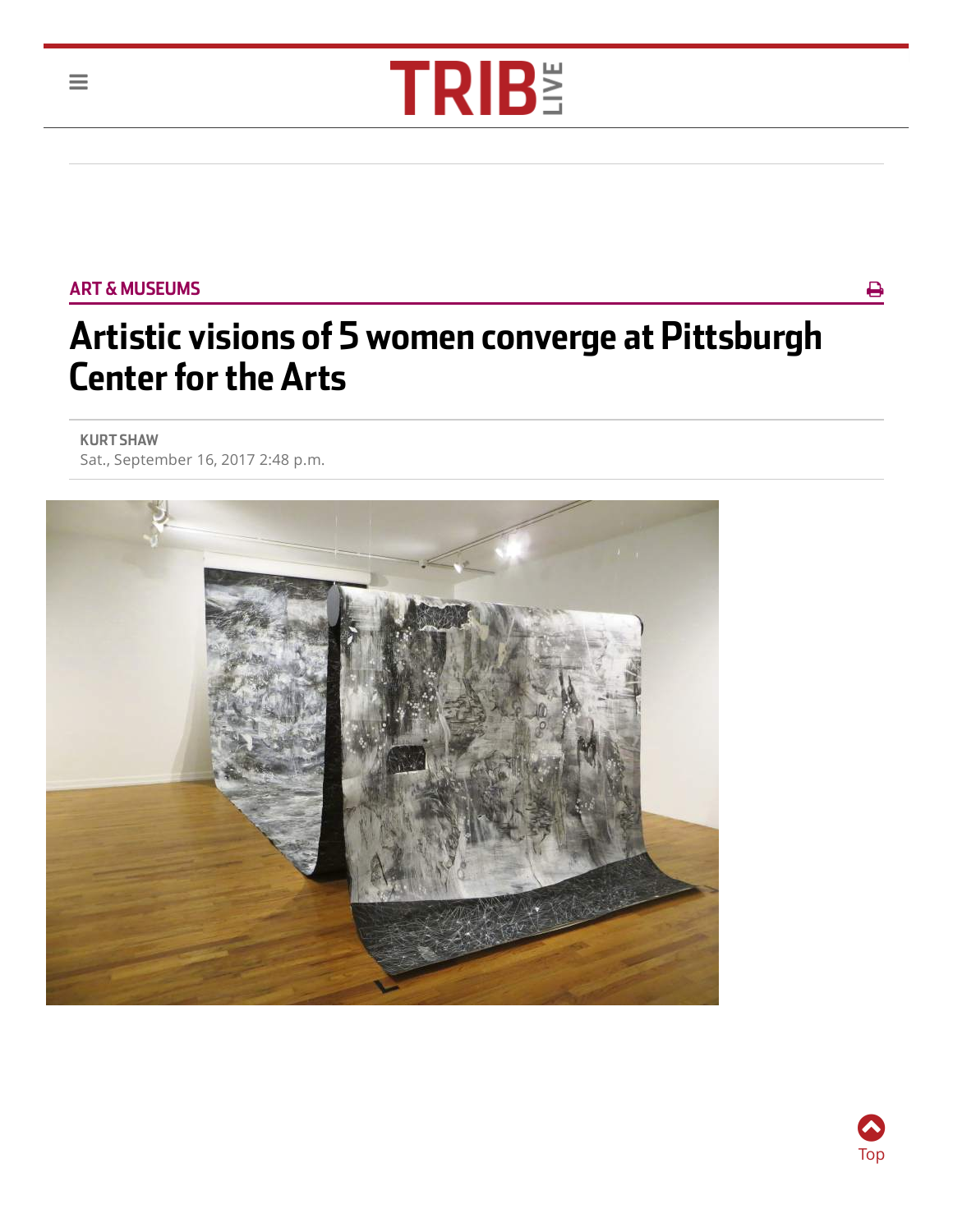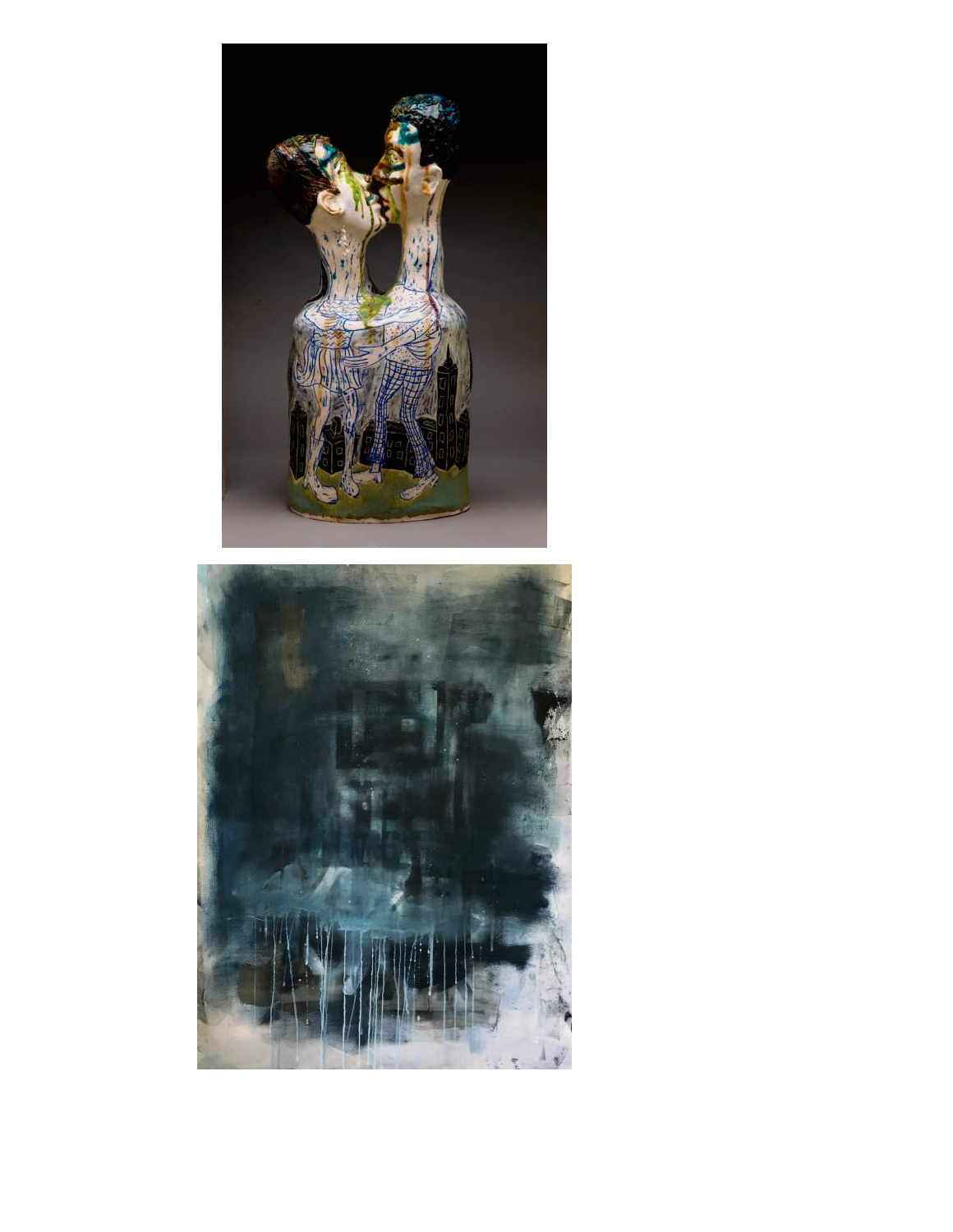

Currently at Pittsburgh Center for the Arts, five solo exhibits — all containing artwork created by talented women — fill both floors, offering a wide variety of contemporary viewpoints.

The first one visitors will come to is an installation of photographs based on one subject, salt.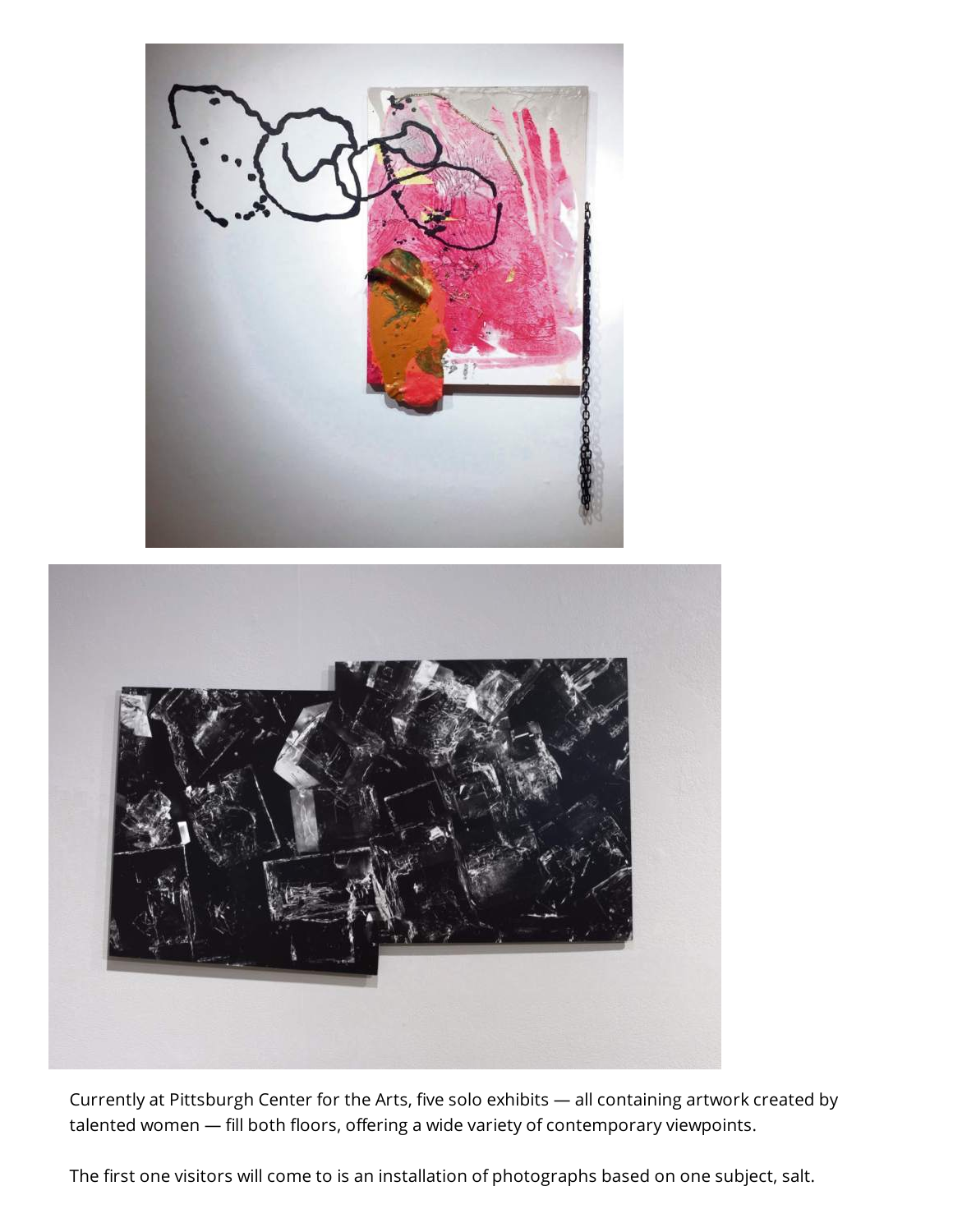The pieces in this aptly titled exhibit, "Salt, Paper," are photographs of salt crystals, which Christine Lorenz grew in her Squirrel Hill home. "A few years ago, one of my kids wanted to grow salt crystals for a science project, and I was struck by the way the crystals looked like galaxies when I photographed them," Lorenz explains.

Since then, Lorenz has been captivated by the wide variety of forms that the crystals take.

"They seem to always want to grow towards a goal of perfect cubes, but something always interrupts them," she says.

Some of the prints in this show, like "Salt 9372m," are mounted and trimmed to shapes that are suggested by the shapes the salt crystals form. Others are printed two-sided and folded in a sort of abstract origami.

In the gallery next to Lorenz's work hang new works by Shadyside artist Stephanie Armbruster in her solo exhibit, "What hath night to do with sleep?"

Each of the abstract paintings in this exhibit was inspired by travel. "Over the past year, I have visited more than 19 cities, primarily for my work as a higher education marketing consultant," Armbruster explains. "When I'm not traveling for work, I also seek opportunities to travel for fun."

For example, "Speak Your Name by the Secret Door" was inspired by her first trip to Berlin last September. "I had never been to Europe and had always wanted to cross an ocean. The trip did not disappoint and left me with many fond memories of new friends and cities by night," Armbruster says.

Comprised of oil paint and cold wax on paper, the piece is one of many included in the show that represents a completely new way of working for the artist.

"For the past several years I have focused almost exclusively on encaustic painting, and it's been a wonderful experience to embrace a new medium," Armbruster says. "I plan to continue to develop this mixed medium process with future works."

Also working abstractly on paper is Amy Schissel. Currently living in Morgantown, she is an assistant professor of painting at West Virginia University.

Schissel says the works in her exhibition "New World Order: OS" can be seen as great big maps. "They are actually an exploration of ways that we understand or move through space in the digital era."

For example, the largest of them is 40 feet long, 8 feet wide, and consists of an obsessively detailed double-sided drawing created with graphite, acrylic, charcoal and ink on paper.

Schissel says she learned to read a traditional folded paper map and use a compass at a young age f il t i "P i t th di it l th f i i d i ti lf i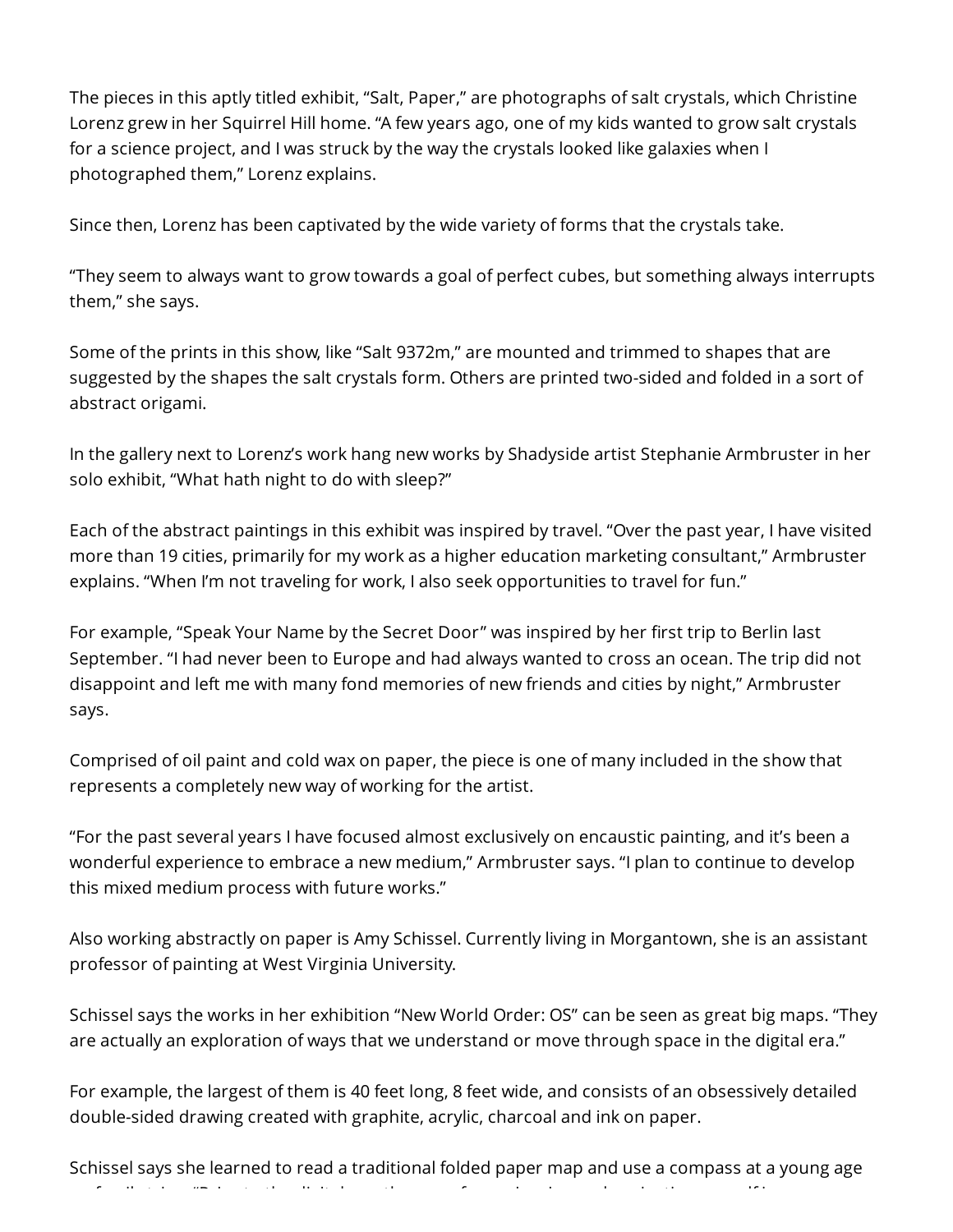on family trips. "Prior to the digital era, the way of experiencing and navigating oneself in space was

pretty straightforward," Schissel says. "Now we can walk around with our cellphones and tablets, and are able to experience several spaces at once, including virtual and synthetic spaces, as physical space is interpenetrated with digital information.

By mixing the traditional language of cartography, with elements of digital mapping, Schissel creates fictional spaces that address both physical and digital worlds.

In a gallery next to Schissel's work hangs abstract paintings by Brookline-based Desiree Palermo in her solo exhibit "Fleeting Elation."

Wanting to create a sense of appreciation for the process of abstract painting, Palermo created pieces like "White Russian" where the painting extends beyond the canvas, onto the wall.

"There are so many times when I'm creating art where I want to stop and capture what is happening on the canvas — whether it's paint running into another object, spilling off the canvas or blending into another area of color," says the artist, who works for Propel Charter Schools as a high school visual art teacher.

"This body of work is my attempt to capture those interactions, and allowing the painting to come off of the canvas," Palermo says.

Finally, the work of ceramic artist Laura Jean McLaughlin injects a bit of brevity with her exhibit "Shards in Leotards." It's filled with playful ceramic sculptures, such as "Bliss" which features a romantic couple kissing.

McLaughlin says she has recently become interested in reassembling and re-creating artwork by dripping glazes, adding marbles and refiring often found ceramic pieces back together in the kiln.

"I like to call them mosaic sculptures because there are lots of random pieces, sometimes broken, sometimes repurposed, but almost always given a new life and second chance by becoming part of a new, hopefully, interesting sculpture," says the artist, who lives in O'Hara and maintains a studio on Penn Avenue in Garfield.

"It is almost like being a mad scientist, relying on my intuition to glaze and re-assemble pieces, not knowing what the outcome will be until I open the kiln," she says. "That is where the real excitement is for me in the creative process."

Kurt Shaw is the Tribune-Review art critic.

#### DETAILS

### Solo shows